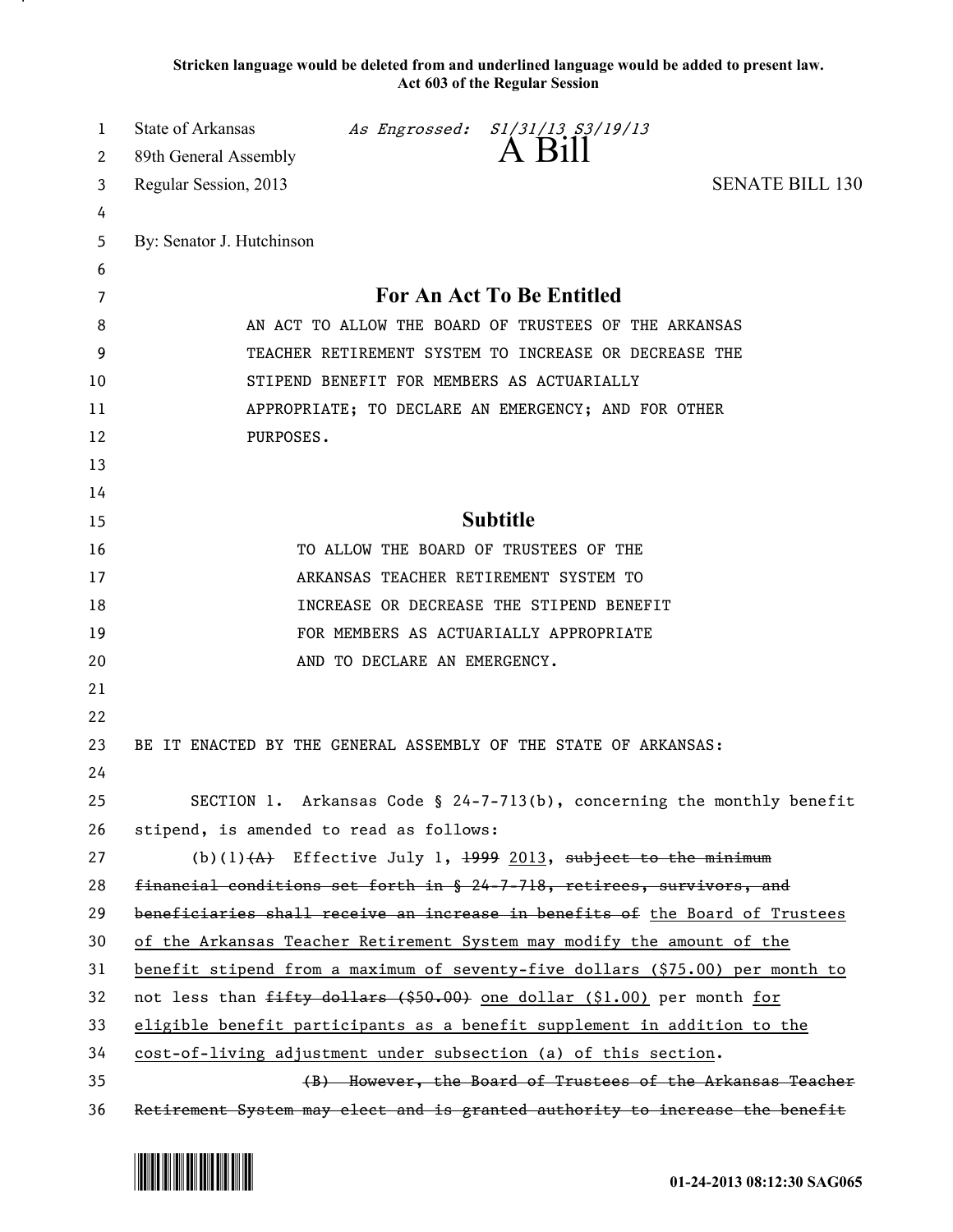As Engrossed: S1/31/13 S3/19/13 SB130

| 1  | to retirees in an amount determined by the board, except that the benefit      |  |  |
|----|--------------------------------------------------------------------------------|--|--|
| 2  | increase shall not exceed seventy-five dollars (\$75.00) per month.            |  |  |
| 3  | $(2)$ (A) Members retiring after July 1, 1999, but before July 1,              |  |  |
| 4  | 2008, with five (5) or more years of actual service in the Arkansas Teacher    |  |  |
| 5  | Retirement System and their survivors and beneficiaries shall receive an       |  |  |
| 6  | additional benefit of not less than fifty dollars (\$50.00) per month over and |  |  |
| 7  | above their regular annuity A benefit stipend increase or decrease adopted by  |  |  |
| 8  | the board shall apply to a complete fiscal year and shall remain in effect     |  |  |
| 9  | until adjusted by the board subject to the limitations under subdivision       |  |  |
| 10 | $(b)(4)$ of this section.                                                      |  |  |
| 11 | (B) Members retiring on or after July 1, 2008, with ten                        |  |  |
| 12 | (10) or more years of actual service in the Arkansas Teacher Retirement        |  |  |
| 13 | System and their survivors and beneficiaries shall receive an additional       |  |  |
| 14 | benefit of not less than fifty dollars (\$50.00) per month over and above      |  |  |
| 15 | their regular annuity.                                                         |  |  |
| 16 | (C) However, the board may elect and is granted authority                      |  |  |
| 17 | to increase the additional benefit to members retiring in an amount            |  |  |
| 18 | determined by the board, except that the additional benefit shall not exceed   |  |  |
| 19 | seventy-five dollars (\$75.00) per month.                                      |  |  |
| 20 | The board may prorate the benefits provided under this<br>(3)                  |  |  |
| 21 | subsection for all members retiring after June 30, 1999, if the member is      |  |  |
| 22 | also eligible for an additional monthly benefit as a result of credited        |  |  |
| 23 | service under one (1) or more of the other reciprocal systems, as such         |  |  |
| 24 | systems are enumerated in § 24-2-401 adjust the benefit stipend amount by      |  |  |
| 25 | resolution at a meeting of the board.                                          |  |  |
| 26 | The board shall not reduce the benefit stipend unless the<br>(4)               |  |  |
| 27 | system's actuary certifies to the board that the amortization period exceeds   |  |  |
| 28 | thirty (30) years and that in order to address an amortization period in       |  |  |
| 29 | excess of thirty (30) years to pay unfunded liabilities of the system, the     |  |  |
| 30 | board determines that the stipend should be reduced.                           |  |  |
| 31 |                                                                                |  |  |
| 32 | EMERGENCY CLAUSE. It is found and determined by the<br>SECTION 2.              |  |  |
| 33 | General Assembly of the State of Arkansas that provisions of the Arkansas      |  |  |
| 34 | Teacher Retirement System Act are in need of revision to maintain the teacher  |  |  |
| 35 | retirement laws in conformance with sound public pension policy; that the      |  |  |
| 36 | Arkansas Teacher Retirement System operates on a July 1 to June 30 fiscal      |  |  |

01-24-2013 08:12:30 SAG065